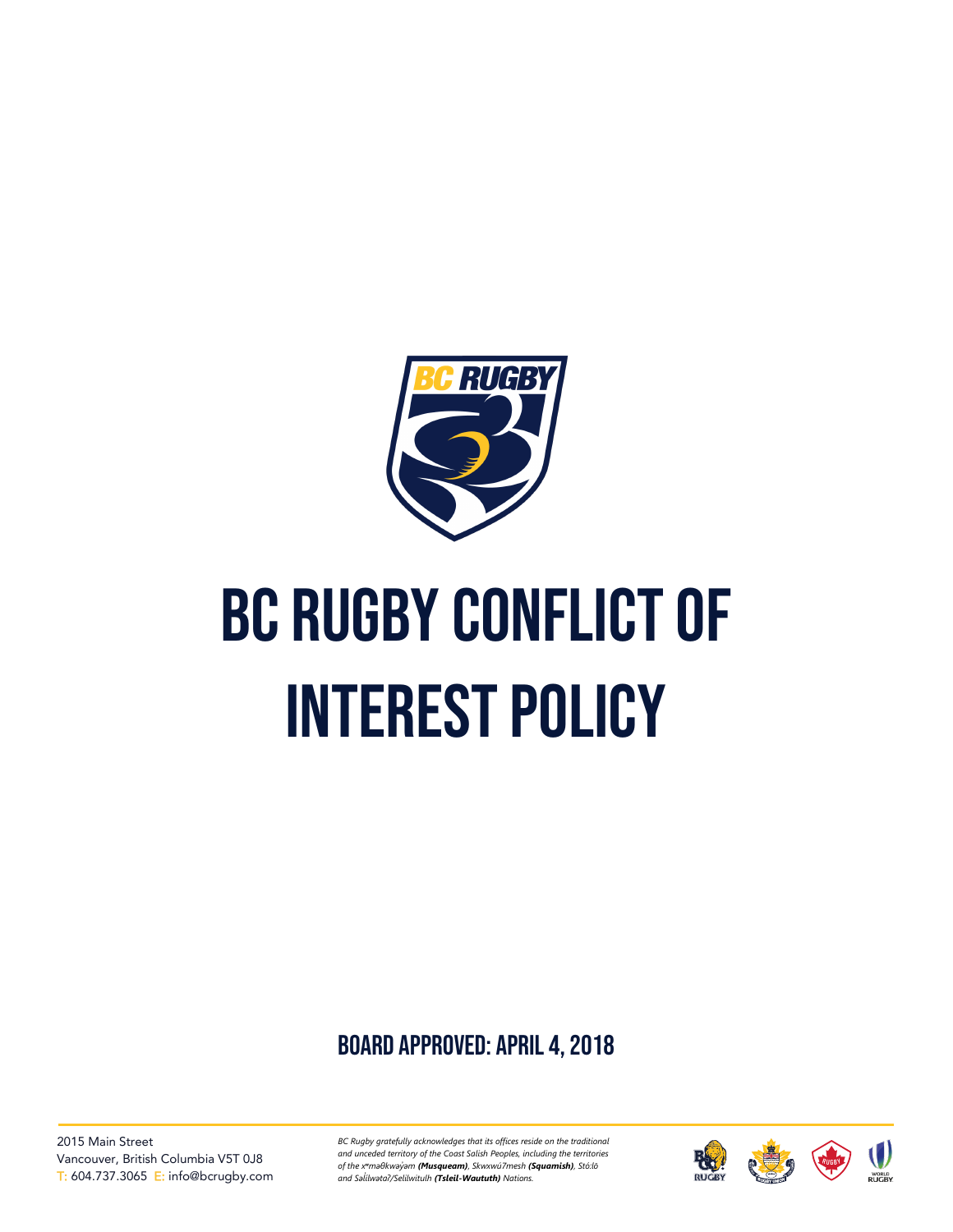

## **Contents**

- 1. [Policy Objective](#page-2-0)
- 2. [Definitions](#page-2-1)
- 3. [Procedures](#page-2-2) 
	- 3.1 Duty to Disclose
	- 3.2 Recusal of Self
	- 3.3 Determining the Existence of Conflict
	- 3.4 Reported Violations of Conflict
- 4. [Conflict of Interest Record-Keeping](#page-4-0)
- 5. [Supporting Policies](#page-4-1)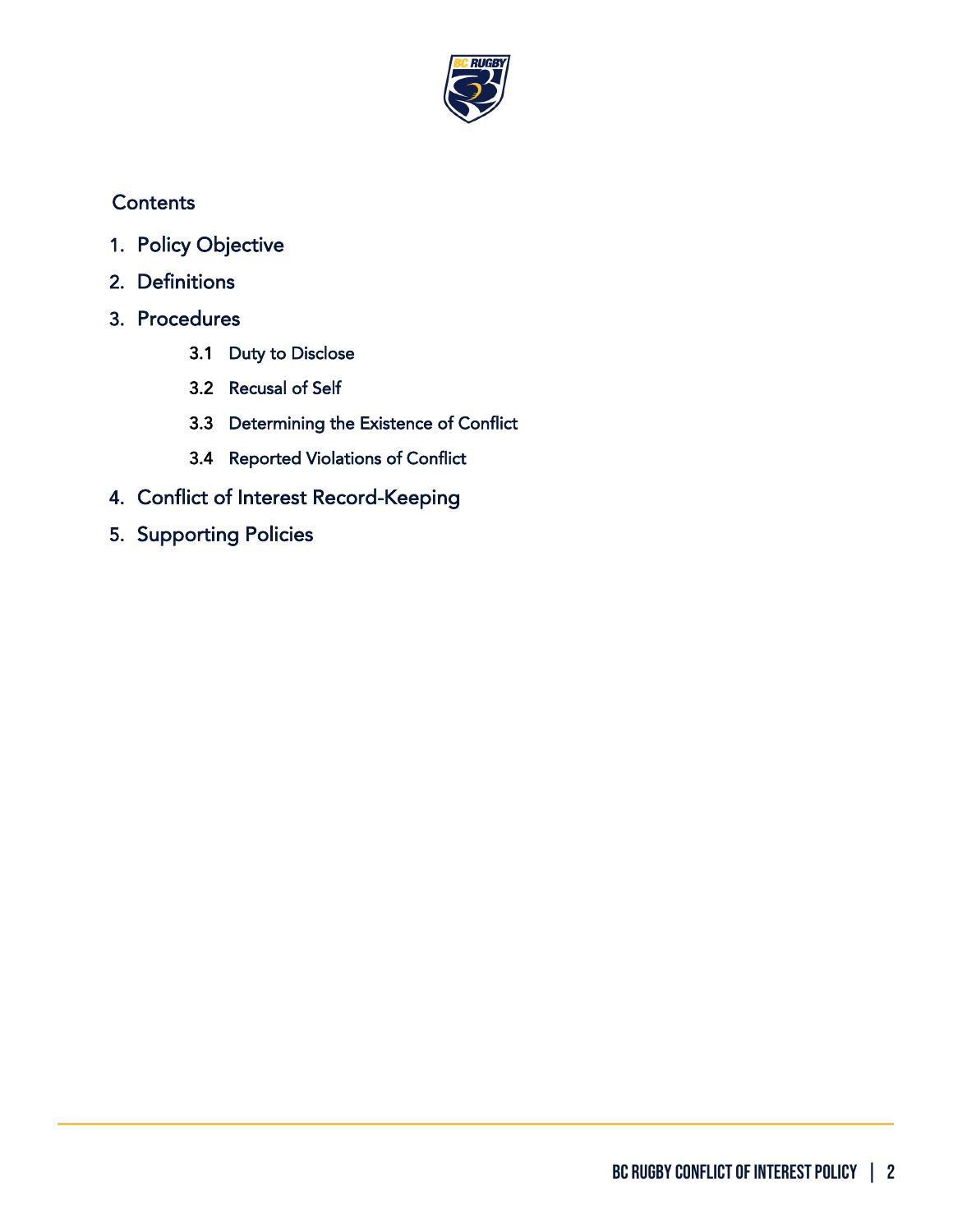

## <span id="page-2-0"></span>1. Policy Objective

1.1 British Columbia Rugby Union (BC Rugby) recognizes the importance of fostering integrity, honesty, and transparency throughout the organization. It also recognizes the inevitability of conflict of interest during the normal course of business. The purpose of this Conflict of Interest Policy is to support our Code of Conduct by outlining a clear set of standards for processing conflict of interest when it occurs within our organization.

## <span id="page-2-1"></span>2. Definitions

Conflict of Interest: A situation where a Person who has a duty to act in the best interests of BC Rugby has personal interests that are, or can be seen to be, in conflict with that duty.

Person: A Director, officer, staff member, committee member, coach, manager, referee, volunteer, and/or leader of the provincial organization, a regional rugby organization, or a member Club who makes or influences decisions, rules, or policy under the umbrella of BC Rugby.

Affiliate: A business, investment, family member, club, or organization related to that person.

Financial Conflict: A circumstance where a Person or an Affiliate would financially gain from a relationship with, or decision made by, a Person in BC.

Other Conflict: A circumstance where a Person or an Affiliate would benefit in non-financial ways from a relationship with, or decision made by, a Person in BC.

### <span id="page-2-2"></span>3. Procedures

#### 3.1 Duty to Disclose

In the case of any conflict of interest, a Person must promptly and fully disclose the existence of Financial Conflict or Other Conflict and be given the opportunity to disclose the nature of the conflict to a supervisor, Board, or committee.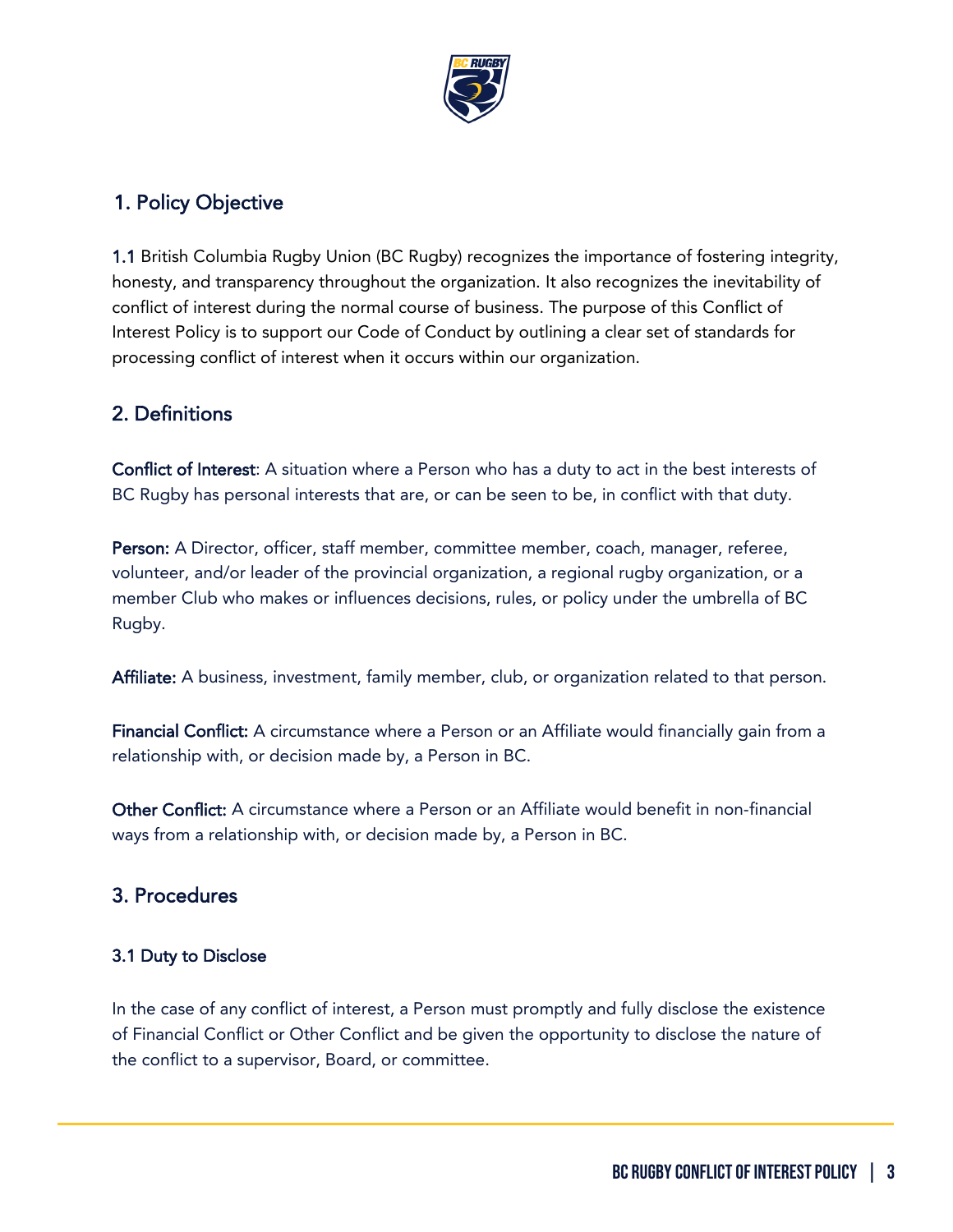

#### 3.2 Recusal of Self

Any Person must recuse himself or herself at any time from involvement in any decision or discussion in which the Person has a real or perceived conflict of interest.

#### 3.3 Determining the Existence of Conflict

Any Person may question her or his own conflict relating to an issue or decision. After full disclosure of all material facts by the Person, and after discussion with the Person, she/he shall leave the Board, committee, or other such constituted meeting while the determination of conflict is discussed and voted on. The supervisor, Board or committee shall determine if a conflict of interest exists.

3.3.1 If No Conflict Exists – If the supervisor, Board, or committee determines there is no conflict of interest, the person may return to their role and participate in any discussions, decisions, or votes relating to the issue where conflict was questioned.

3.3.2 If Conflict Exists – If the supervisor, Board, or committee determines there is a real or perceived conflict of interest, the identified Person will recuse themselves from involvement in any decision or discussion relating to the issue where conflict is recognized.

#### 3.4 Reported Violations of Conflict

A Person will immediately report to their direct supervisor any potential conflicts of interest committed by other Persons. The supervisor, Board, or committee will inform the identified Person of the basis for the perceived conflict and afford them the opportunity to explain their alleged failure to disclose. The supervisor, Board, or committee shall discuss and rule on the alleged conflict without the identified Person present.

3.4.1 If No Conflict Exists – If the supervisor, Board, or committee determines there is no conflict of interest, the Person may return to their role and participate in any discussions, decisions, or votes relating to the issue where conflict was questioned.